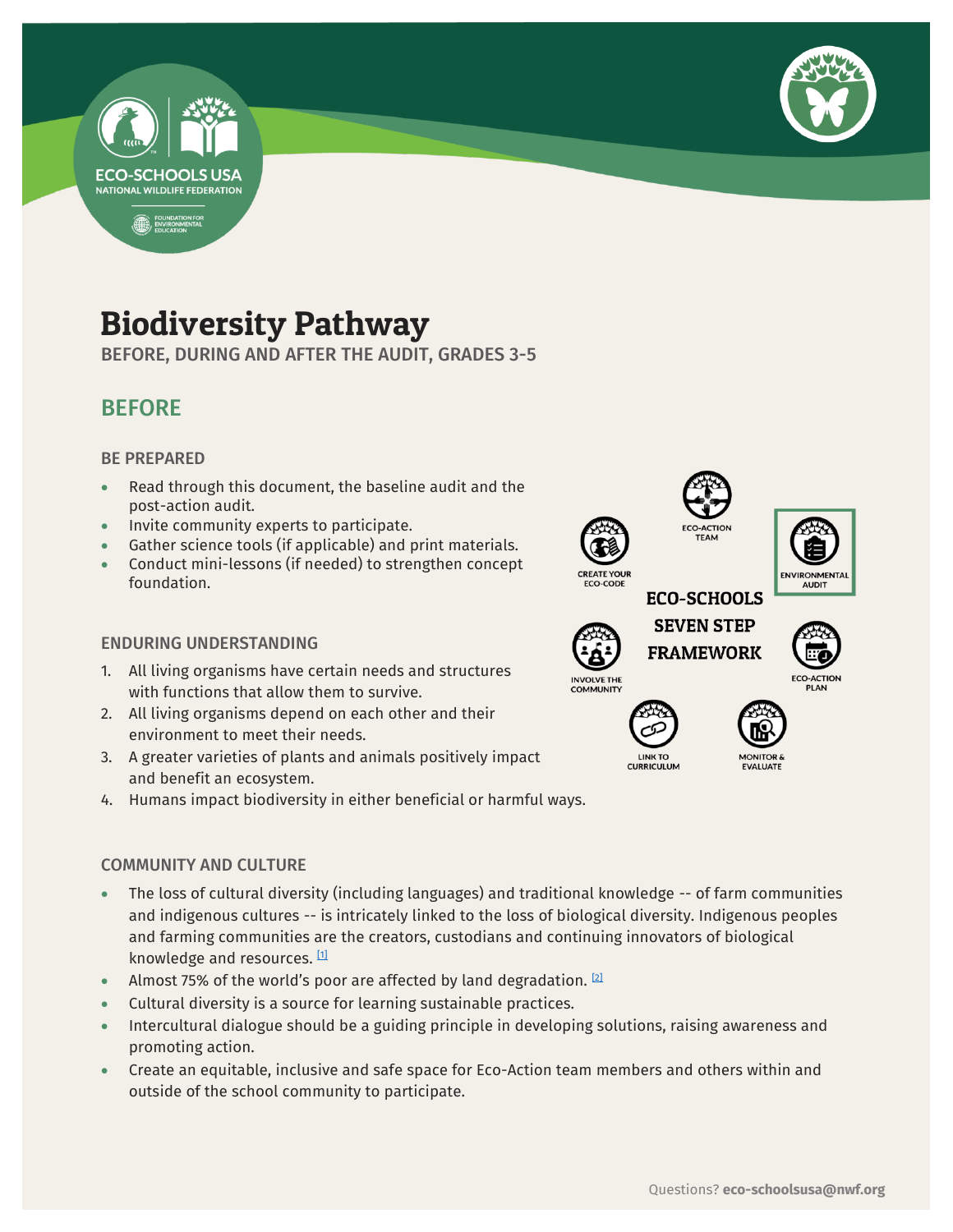## Conducting a Biodiversity Audit Grades 3-5



#### INTERDISCIPLINARY CONNECTIONS

- Language Arts Read picture books, poetry and novels that support animal biodiversity and habitat, such as Wild, What if There Were No Bees?, When Green Becomes Tomatoes: Poems for All Seasons, and Hoot.
- Math Measure current garden perimeter and area or measure and calculate the dimensions of a new or planned expansion garden. Based on the dimensions students can determine plant spacing and placement of types of plants based on average width and height growth.
- **•** Technology Use nature-based applications to identify and track plant in and animals using the school's garden space(s), i.e. iNaturalist, Seek and eBird.
- **Engineering Engineers can play a unique role in** recreating natural spaces and wildlife habitat. Have students think of the conservation work of zoos and aquaria. Have students identify a species and using engineering design, create a biodiverse habitat that includes all the required elements.

# SUSTAINABLE GWALS

In 2016, seventeen Global Goals for Sustainable Development were adopted by world leaders at a United Nations Summit. These goals universally apply to all countries, therefore Eco-Schools USA is committed to doing our part. Over the next fifteen years, efforts will be made by governments, institutions and citizens all across the globe to end all forms of poverty, fight inequalities and tackle climate change, while ensuring nobody is left behind.









Protect, restor and promote sustainable use of terrestrail ecosystems, sustainably manage forests, combat desertification and halt and revers land degradation hand biodiversity loss.

Conserve and sustainable use the

Learn more at [globalgoals.org](https://www.globalgoals.org/)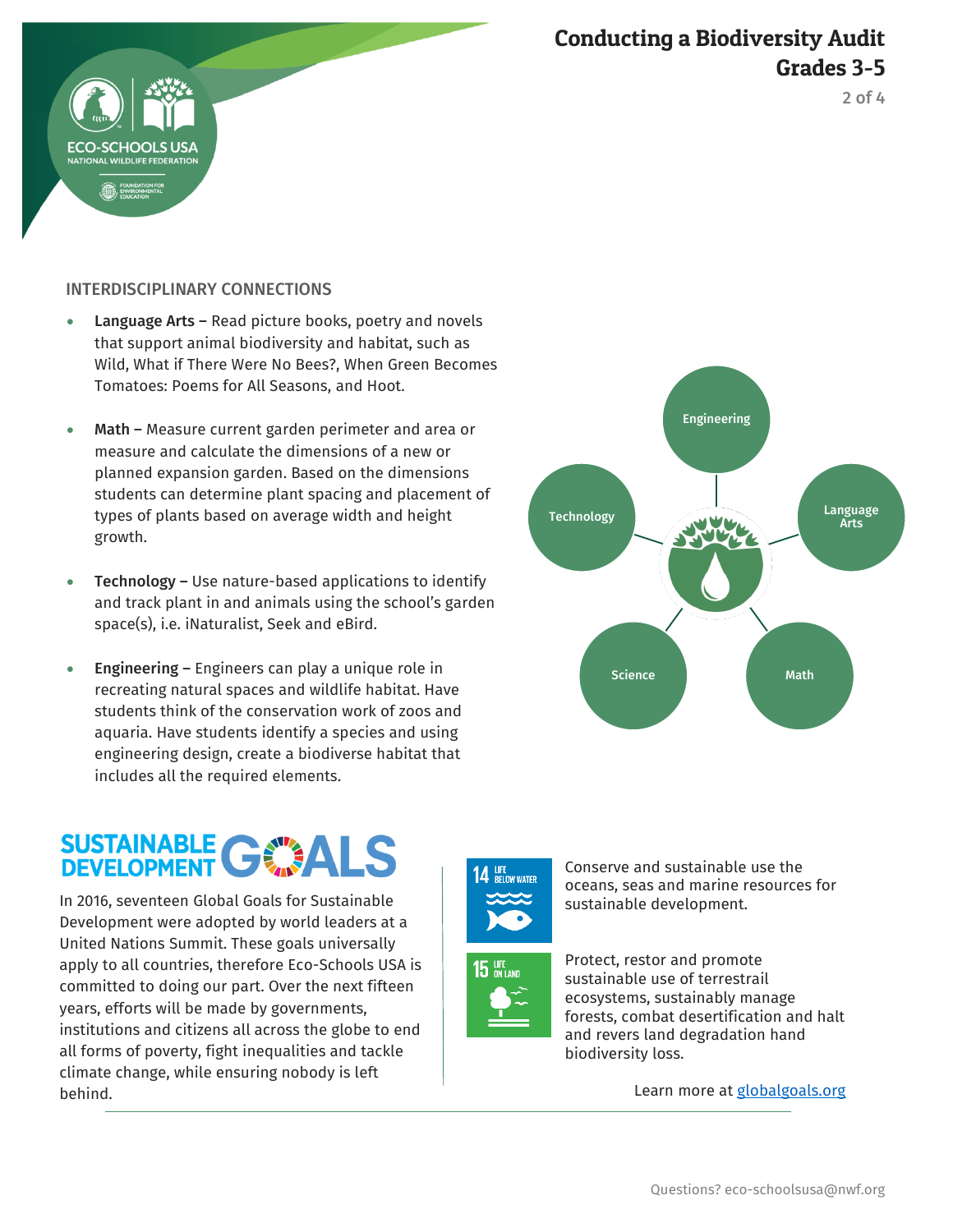

## DURING

#### GATHER THE FOLLOWING MATERIALS

- student worksheet(s) audit form clip boards
- 
- 
- lumiloupe magnifiers (per student pair) (optional)
- 
- school map outside measuring tape (50m) stakes and flags
- 1/16 cotton twine rope binoculars (8-10 pairs) iNaturalist application
	- plastic forceps (per student pair)
- 
- 
- (optional)

#### **PROCEDURE**

- 1. Before the audit, contact local experts who are willing to assist. These individuals can provide more in depth understanding and can help direct the team when questions arise and/or concerns arise.
- 2. Read through the audit. As an Eco-Action Team determine, based on the area being investigated, how much time will be needed to complete the baseline or post-action audit.
- 3. Highlight the locations on a school map where teams will collect data.
- 4. Conduct the baseline audit and make plans to conduct the post-action audit.
- 5. Analyze the results and develop an action plan.
- 6. Frequently communicate results and plans with the school and community.